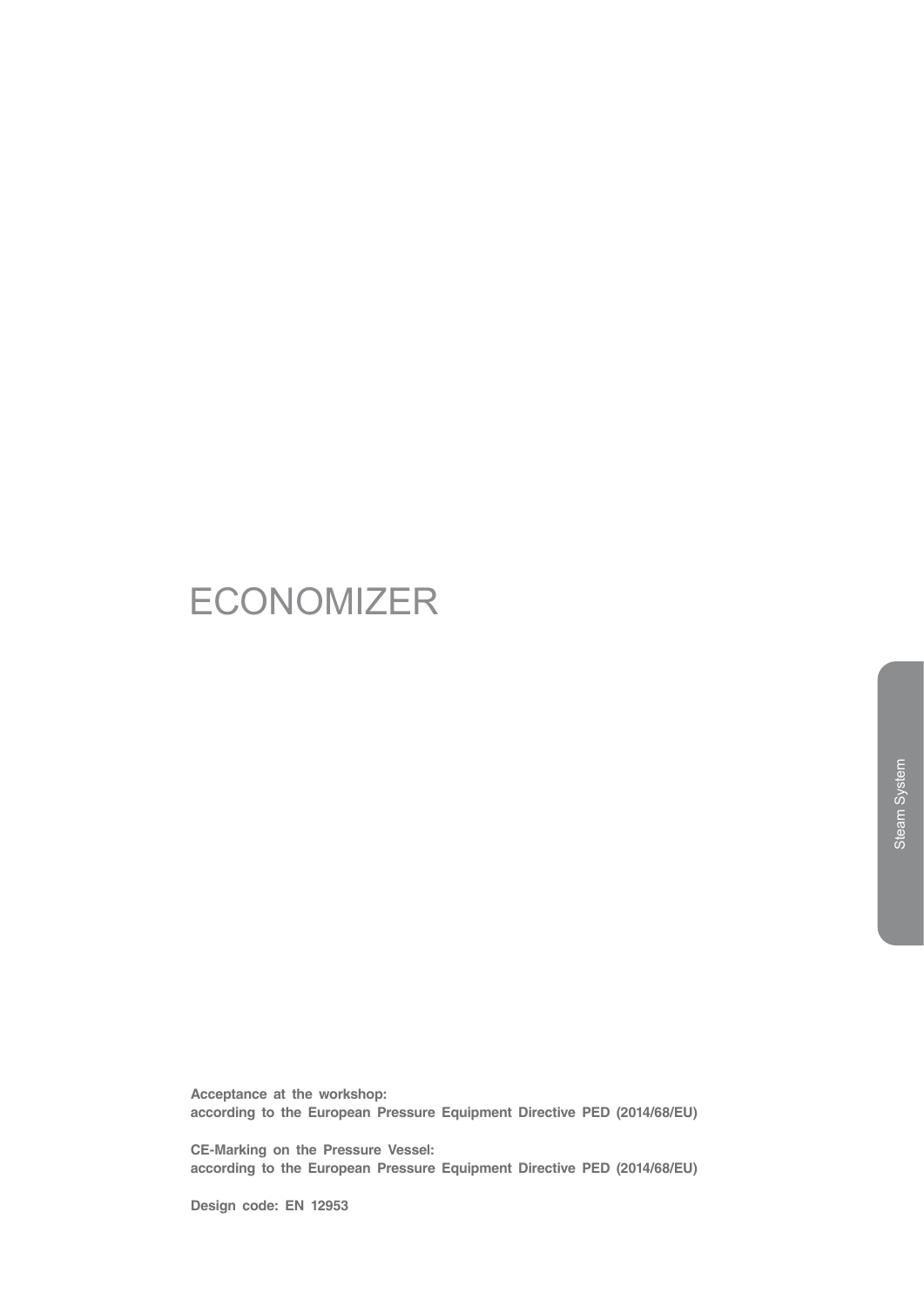### Economizer designation

The economizer of a steam boiler is designed for feedwater heating using the energy of exhaust flue gases. Flue gases leaving the boiler flue box enter the economizer cavity and flow through the working gas circuit into the heat exchange chamber. Bundles of bare pipe coils are provided in the heat-exchange chamber, and the heat energy of gasses is transferred to walls of coils and to the coolant flowing inside coils (feedwater). The bypass channel for flue gases is provided in the economizer design which channel is designed to direct the flow of gases bypassing the heat exchange chamber. Switching between the channels is performed with the aid of the damper.

Coolant mooves in the direction of flue gases from the inlet manifold to the outlet. Coolant flow rate is equal to the flow of feedwater required for a particular steam boiler.

To provide normal operating conditions, the economizer shall be equipped with fittings, safety devices and control/measuring devices installed at the inlet and outlet of the economizer. If a feedwater cutoff scheme is used, it would be necessary to provide safety relief valves upflow of stop valves on the economizer side.

General view of economizers for steam boilers is presented in the figure, main overall and mounting dimensions are specified in the table. This type



*Extension economizer*

of economizer can operate with any type of fuels approved for use in steam boilers.

As to the design, economizers can classified into extension type (installed behind the boiler on its axis) and into superstructure type (installed on the flue box). Heat exchange surfaces can be either smooth tube coils panels or ribbed tube panels.

#### Overall and mounting dimensions

| <b>Nominal boiler steam-</b><br>generation capacity (t/h)      | 1             | $\overline{2}$ | $\overline{3}$ | $\overline{4}$ | $5 - 7$       | $8 - 11$      | $12 - 15$     | $16 - 18$     | $20 - 23$     | 25            | $28 - 30$     |
|----------------------------------------------------------------|---------------|----------------|----------------|----------------|---------------|---------------|---------------|---------------|---------------|---------------|---------------|
| Water temperature at<br>economizer inlet, °C,<br>not less than |               |                |                |                |               | 104           |               |               |               |               |               |
| Operating water pressure, MPa                                  | 1.6           |                |                |                |               |               |               |               |               |               |               |
| Economizer tube bundle<br>width, mm                            | 150           | 225            | 225            | 300            | 375           | 450           | 600           | 750           | 900           | 1125          | 1350          |
| Economizer tube bundle<br>depth, mm                            | 712           | 712            | 1012           | 1012           | 1512          | 1512          | 1512          | 1512          | 1512          | 1512          | 1512          |
| Economizer tube bundle<br>height, mm                           | 900           | 900            | 1200           | 1200           | 1200          | 1200          | 1200          | 1200          | 1200          | 1200          | 1200          |
| Economizer mass, kg                                            | on<br>request | on<br>request  | on<br>request  | on<br>request  | on<br>request | on<br>request | on<br>request | on<br>request | on<br>request | on<br>request | on<br>request |